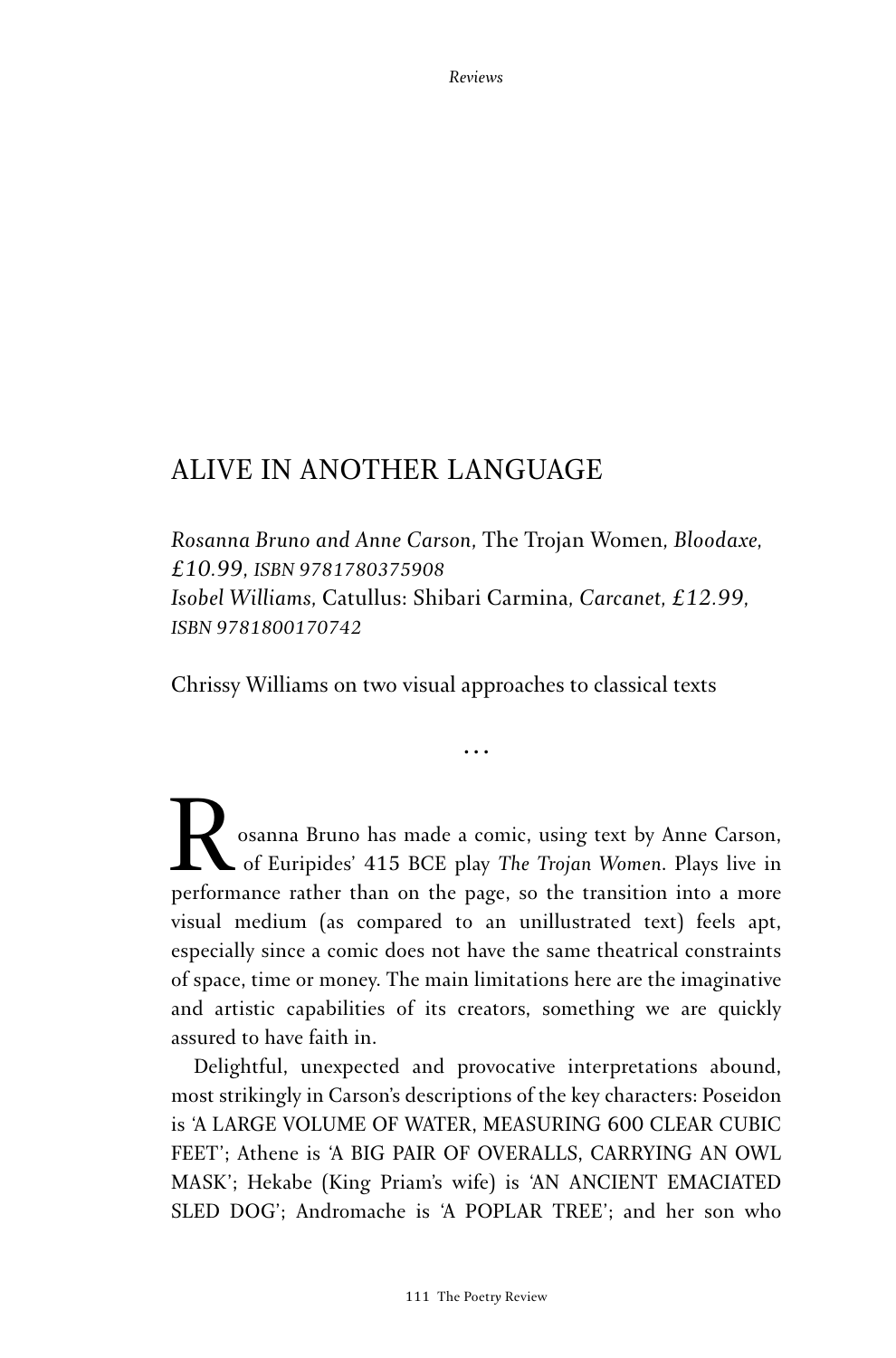(spoilers) will be thrown to his death is a tiny sapling or twig.

As with most comics, the option to conjure up mental images from text alone is denied to the reader. Instead, we are gifted the more direct and immediate effect of seeing them through the artist's eyes, just as we might in film, fine art or photography. And comics' great ability to exploit action and drama using unusual imagery, one frozen moment at a time, serves to make key scenes even more unexpected and affecting. Athene and Poseidon's proposed destruction of Greek ships at sea, for example, is even more incomprehensibly cruel here, the scale and inhumanity of god-like powers recalibrated, where Athene is a disembodied pair of overalls lobbing thunderbolts into a curling sea, and the corpses of men and women are merely stick figures.

The register of the text overall is less epic and more gossip, in a way that invites affinity, like a friend leaning over the coffee table to say *Let me tell you about Ancient Troy*… (At one point, Kassandra literally pulls up an armchair: 'CROSSING HER LEGS AS FOR A FIRESIDE CHAT.') It doesn't feel like irreverence so much as a desire to erase the boundaries between our time and antiquity that might be carried in by some more formal or scholarly tone.

That less-than-onerous air is echoed and built on by the artwork. Troy is characterised in the prologue text as a luxurious, old, damp hotel that 'KILLS AND EATS NO MORE'. The accompanying artwork shows us a ruined 'Hotel Troy': a hodge-podge Wes Anderson nightmare with broken and boarded-up windows, and sickly animals staring out at us grimly. The hotel itself is surrounded by the Poseidon tidal wave however (is it being swallowed or revealed as though in a dream, or both? We can decide…) – and we find ourselves reading the images as well as the words, having to work as translators and interpreters of the images ourselves.

The artwork is in black and white – linework at its cleanest – inviting focused attention on the art itself. It also allows for some powerfully effective moments where the palette is reversed out to white on black, enhancing the misery and horror of some of (literally) the play's darkest scenes.

As you will have gathered, the text is not a literal translation, although it is faithful to the story. There is even a little modern poetry thrown in at the start for reference, when Poseidon asks: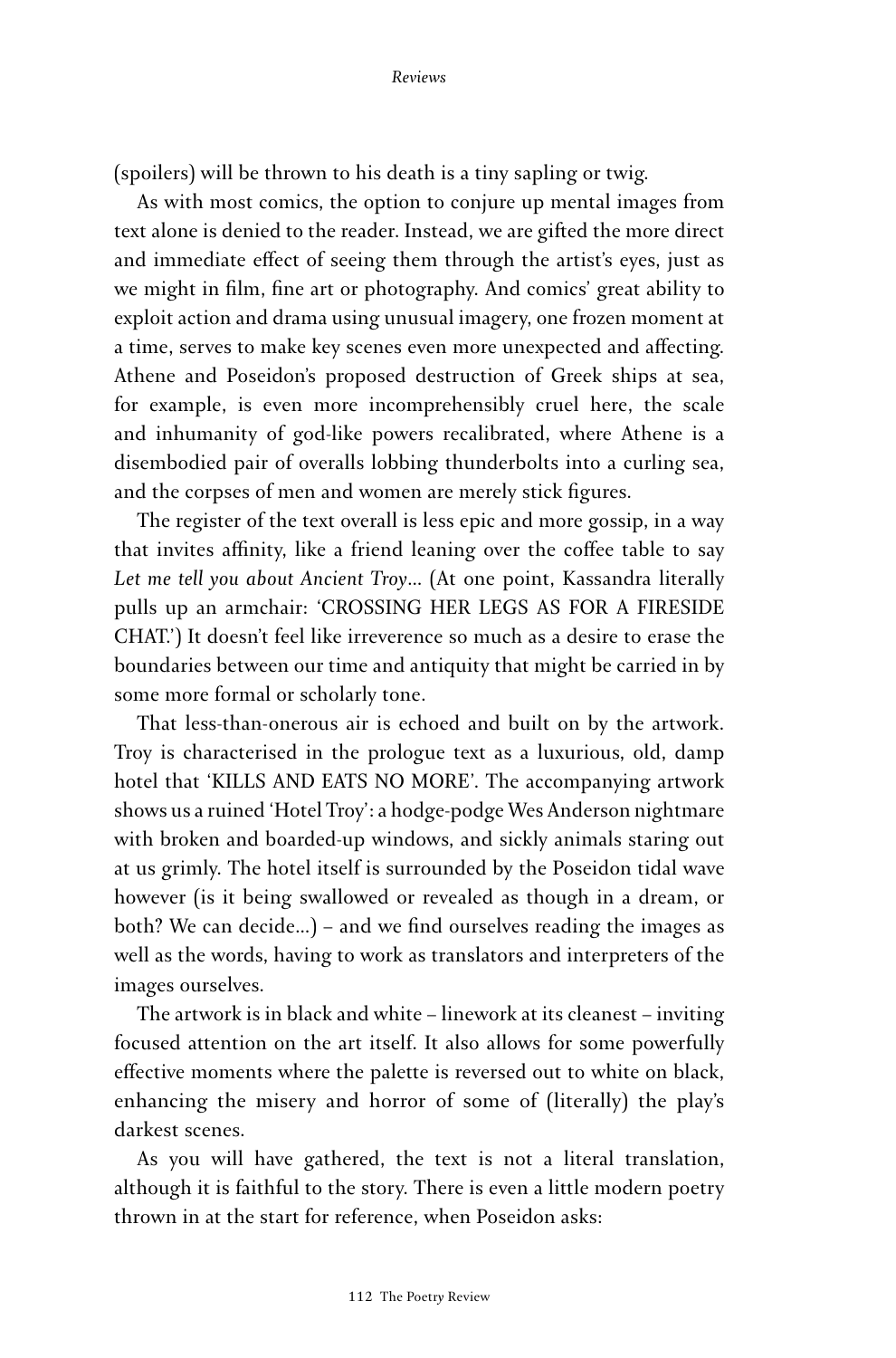## YOU KNOW THAT POEM OF FREDERICK SEIDEL WHERE JAMES BALDWIN IS A LEOPARD?

In the referenced poem, a leopard attacks its trainer, whom it loves, over and over: 'Start with the trainer who keeps you alive / in another language' ('James Baldwin in Paris', Frederick Seidel). Some might view *The Trojan Women*'s transposition into comics as an attack of sorts but, if it is one at all, it is done with love. The Seidel poem is about encroaching oppression, and what lives outside of language. This violence, both literal and linguistic, is very much echoed in *The Trojan Women*, a play that is at its heart about the violence done to women. Fitting then that this violence has been reimagined by women, and depicted in such unusual, compelling and nuanced ways.

It is interesting to consider Isobel Williams' *Catullus: Shibari Carmina* in this light, as she contextualises Catullus against the art of Japanese rope bondage (shibari). Artworks showing, mostly, figures in bondage poses intersperse the poems throughout. These were observed and drawn by Williams at a fetish club where shibari is performed to an audience with the full consent 'of all parties', including that of the spectators who witness it. In reading the book, the reader must also consent to view these images, giving us a sense of complicity that we often take for granted when reading poems. The poet's interest is less focused on fetish however, and more on constraint:

Whatever diminishes constraint, diminishes strength. The more constraints one imposes, the more one frees one's self of the chains the shackle the spirit.

This quotation, by Stravinsky, appears in the 'Strands' section at the end of the book, where Williams presents a selection of sources by other poets and creators whose quotes are or can be read as pertaining to constraint. The difference drawn between nourishing constraint and restrictive shackles is an interesting one (reminiscent to me of Lars von Trier and Jørgen Leth's film *Five Obstructions* (2003): 'The room with no limits is an empty room…'). The sense overall is that the creative constraint imposed by the desire to incorporate shibari adds focus and cohesion to these Catullus poems, while a need to stick too literally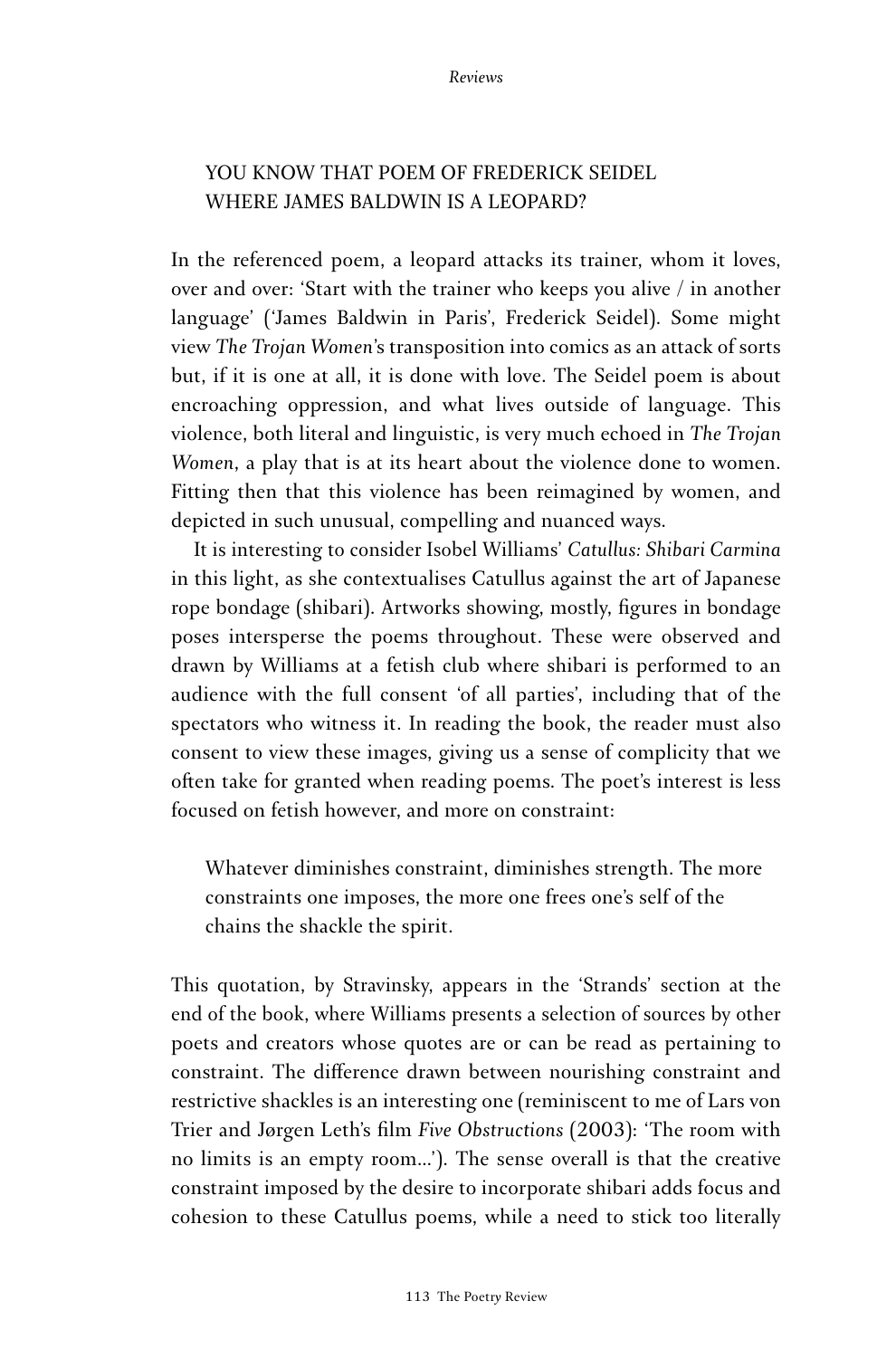or closely to the original text itself would be an unwieldy, or simply impractical, shackle.

As with Carson's Euripides, these texts are explicitly versions rather than translations, choosing contemporary vernacular over archaic resonance. Williams' words, as she tells us, 'take an elliptical orbit around the Latin':

So I'll tell you. You've picked up some toxic tramp and you're ashamed.

Don't pretend you're filling in time with hand-jobs. This bedroom's the crime scene – Reeking of Lynx and sex-club lubricant. (Poem 6)

The fetish club is ever present. The artwork brings us back to its activities every few pages, reminding us that, even as readers, we are engaged in a participatory act. Williams tells us 'shibari is a form of translation', and the reader here is obliged to consider how translation acts not just on language but also on experience, and how we feel about the resulting sense of intimacy.

The shorter poems are the more explosive and impactful of these pieces. I find myself slightly resistant to the Covid references, where some of the Catullus versions have been bent into the shape of lockdowns and shielding. Although they feel relevant as part of the creative restraint of writing and editing any poems in these times, they seem to me less fully integrated into the concept of the book as a whole. Although perhaps I am just Covid-weary and, like Catullus himself, being too judgemental, and should instead welcome them as a further constraint in the spirit of Stravinsky.

The collection is bookended with intriguing and thought-provoking prose sections which give us more context as to the aims, influences and thoughts that went into creating these versions: the opening gives us a quirky potted history of Catullus' life and literary appearances through the ages; the ending gives us various additional sections, including 'Strands' (as mentioned above), a section on the scholarly background of the translation process, and other notes. These contexts